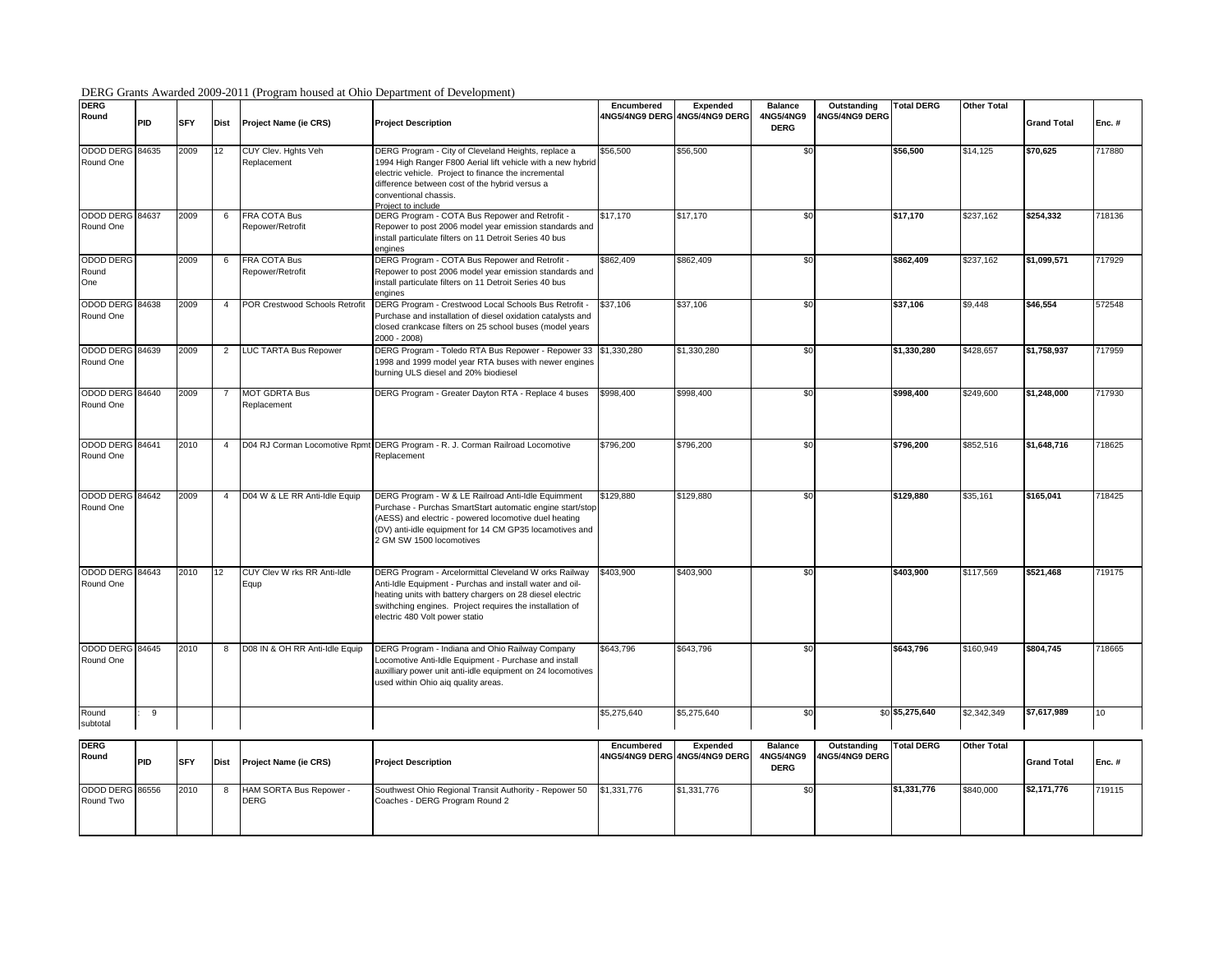## DERG Grants Awarded 2009-2011 (Program housed at Ohio Department of Development)

| 200                             |       |      |                |                                     | $\sim$ 2011 (110 grunn noused at Omo Bepartment of Beveropment)                                                                                                                                                                                                               |             |             |     |             |             |             |             |        |
|---------------------------------|-------|------|----------------|-------------------------------------|-------------------------------------------------------------------------------------------------------------------------------------------------------------------------------------------------------------------------------------------------------------------------------|-------------|-------------|-----|-------------|-------------|-------------|-------------|--------|
| ODOD DERG 86557<br>Round Two    |       | 2011 | 4              | POR Solid W aste Dist Truck<br>Rpmt | Portage County Solid W aste Management District Truck<br>Replacement - Replace 1 model year 1999 diesel<br>collection truck - DERG Round Two                                                                                                                                  | \$146,000   | \$146,000   | \$0 |             | \$146,000   | \$43,000    | \$189,000   | 721728 |
| ODOD DERG 86558<br>Round Two    |       | 2010 | $\overline{2}$ | W OO Truck Replacmnt DERG           | W ood County Engineer - Replace two model year<br>1990/1996 diesel powered dump trucks - DERG Round<br>Two                                                                                                                                                                    | \$109,486   | \$109,486   | \$0 |             | \$109,486   | \$30,029    | \$139,515   | 719190 |
| ODOD DERG 86559<br>Round Two    |       | 2010 | 6              | FRA Dublin Truck Replacement        | City of Dublin and City of W esterville - Replace 8 model<br>year 1999/2000 short haul diesel trucks. City of Dublin will<br>serve as project sponsor - DERG Round Two                                                                                                        | \$460,159   | \$460,159   | \$0 |             | \$460,159   | \$487,786   | \$947,945   | 719026 |
| ODOD DERG 86560<br>Round Two    |       | 2011 | 6              |                                     | FRA Columbus Schools Bus Rpmt Columbus City Schools - Replace 15 model year 1990<br>diesel powered school buses - DERG Round two                                                                                                                                              | \$918.020   | \$918.020   | \$0 |             | \$918.020   | \$302,231   | \$1,220,250 | 720215 |
| ODOD DERG<br>Round Two          | 86561 | 2011 | $\overline{2}$ | LUC TOLEDO PA<br>Generator-DERG     | Toledo Lucas County Port Authority - Replace diesel<br>generator set of port facility "Little Lucas" gantry crane -<br><b>DERG Round Two</b>                                                                                                                                  | \$69,555    | \$69,555    | \$0 |             | \$69,555    | \$17,673    | \$87,228    | 721172 |
| ODOD DERG<br>Round Two          |       | 2011 | $\overline{2}$ | LUC TOLEDO PA<br>Generator-DERG     | Toledo Lucas County Port Authority - Replace diesel<br>generator set of port facility "Little Lucas" gantry crane -<br><b>DERG Round Two</b>                                                                                                                                  | \$1,135     | \$1,135     | \$0 |             | \$1,135     | \$17,673    | \$18,807    | 721292 |
| ODOD DERG 86563<br>Round<br>Two |       | 2011 | $\overline{4}$ | SUM Manchester Sch. Bus Rpmt        | Manchester Local School District - Replace 1 model year<br>1991 diesel powered school bus with a new plug-in hybrid<br>school bus - DERG Round Two                                                                                                                            | \$65,272    | \$65,272    | \$0 |             | \$65,272    | \$32,636    | \$97,908    | 721232 |
| ODOD DERG 86564<br>Round Two    |       | 2011 | 8              | HAM Jurgensen Co Equip Rpmt         | John R. Jurgensen Company Construction Equipment<br>Replacements - Replace 2 track type bulldozers and 4<br>hydraulic excavators, working on Title 23 projects, with<br>new vehicles. Public Private Partnership with the<br>Ohio-Indiana-Kentucky Regional Council of Gov    | \$298,121   | \$298,121   | \$0 |             | \$298,121   | \$102,452   | \$400.573   | 720169 |
| ODOD DERG 86565<br>Round<br>Two |       | 2010 | 3              | LOR Industrial Railway Retrofit     | Industrial Railway Switching Services. Retrofit 3 switcher<br>locomotives with the private vendor's "Lean and Green<br>Locomotive Package" technology to reduce vehicle overall<br>emissions. Project advanced through a Public Private<br>Partnership with the Lorain Co     |             |             |     | \$1,073,291 | \$1,073,291 | \$268,323   | \$1,341,614 |        |
| <b>ODOD DERG</b><br>Round Two   | 86568 | 2010 | 12             |                                     | GEA Kenston Schools Bus Rpmnt Kenston Local School District - Replace 1 model year 1998 \$109,400<br>school bus with a new plug-in hybrid school bus. DERG<br>Round Two                                                                                                       |             | \$109,400   | \$0 |             | \$109,400   | \$81,000    | \$190,400   | 718769 |
| ODOD DERG 86569<br>Round Two    |       | 2010 | 8              | <b>HAM CSX Locomotive Repower</b>   | CSX Transportatation Inc. Repower 4 Switcher<br>Locomotives with "GENSET" diesel engines. Public Private<br>Partnership through the Ohio Rail Development<br>Commission. DERG Round Two.                                                                                      | \$4,600,000 | \$4,600,000 | \$0 |             | \$4,600,000 | \$1,200,000 | \$5,800,000 | 719152 |
| ODOD DERG 86571<br>Round Two    |       | 2010 | 8              | <b>BUT Ross Schs Bus Replacemen</b> | Ross Local School District - Replace 5 model year<br>1088/1990/1991 school buses with new buses. DERG<br>Round Two                                                                                                                                                            | \$263,615   | \$263,615   | \$0 |             | \$263,615   | \$155,885   | \$419,500   | 719400 |
| ODOD DERG 86614<br>Round Two    |       | 2011 | 4              | STA Osnaburg Local Bus Rplmt        | Osnaburg Local, Massillon City & North Canton City<br>Schools joint project to retrofit 6 school buses with diesel<br>particulate filters and closed crankcase filter systems and<br>to replace 3 buses with new model year vehicles.<br>Osnaburg Local<br>vill serve as proj | \$226,819   | \$226,819   | \$0 |             | \$226,819   | \$131,565   | \$358,384   | 720405 |